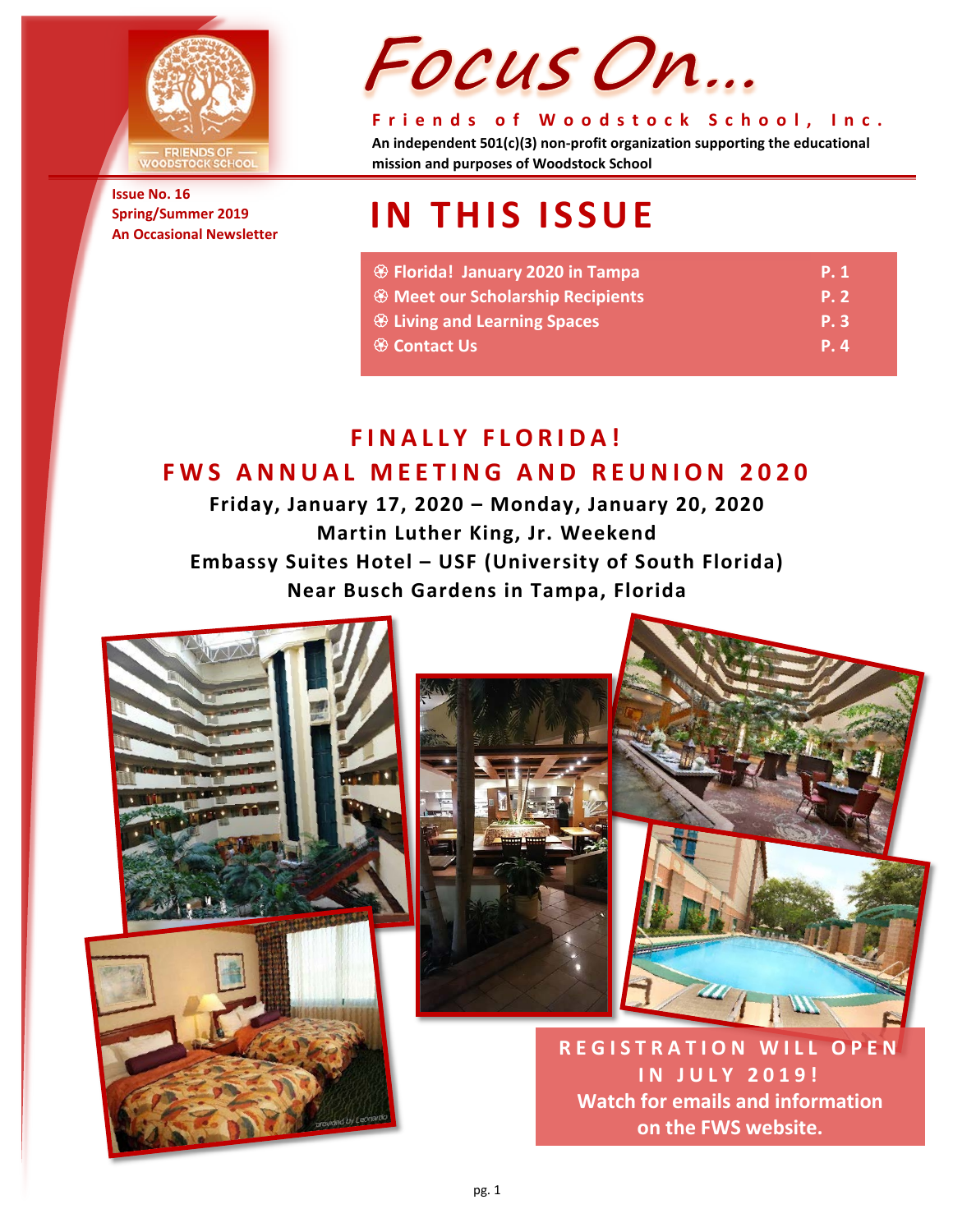### **FRIENDS OF WOODSTOCK SCHOOL SCHOLARSHIP S**

Your generosity helps FWS continue to offer Woodstock students Merit Scholarships, SAGE-Woodstock Scholarships, Endowment Scholarships, and Li-Chiang Chu Scholarships for Non-USA and Non-Canadian university students now studying at North American educational institutions. Seven Woodstock scholarship students have now graduated, in 2018/2019 six students received Endowment Scholarships, two students were given Merit Scholarships, three university students were given Li –Chiang Chu scholarships, and very recently, two more university students were granted Li-Chiang Chu Scholarships. Their parents work at Woodstock and we want you to "meet" our new Li Chu Scholarship students!



#### **Hyechan Jun Calvin College Major: Computer Science**

*"I had the pleasure of having Hyechan as a student during his first semester at Calvin College (fall 2018) as well as during the subsequent January interim. I can affirm without reservation that Hyechan deeply impressed me with both his rather astonishing intellect and his consistent hard work ethic. I think him one of the most intelligent students I have ever had in my 28 years of college teaching. Hyechan also demonstrates a deeply impressive and thoroughly consistent work ethic, attending each class and finishing each assignment punctually, offering many insightful comments during class discussion, and attaining "A" grades. Moreover, Hyechan is thoughtful, searching, and respectful in personal conversation. The combination of Hyechan's brilliance and work ethic portends well for his academic and professional future, and demonstrates to me that he is well worth your investment in his education through your generous scholarship."*

**Hyeji and Hychan WS Class of 2017 and WS Class of 2018**

David V. Urban Professor of English Calvin College

#### **Hyeji Jun**

**University of Minnesota Twin Cities Major: Architecture (College of Design)**

*"Hyeji is currently a student of mine in the Undergraduate Architecture Design Studio 02 which is a highly demanding and intensive course. She has demonstrated an excellent commitment and engagement in the studio, as well as very promising and beautiful work. We started the studio with an individual project and her work was creative, original, and poetic. She also produced a well-rounded presentation of both video and hand drawings. We had a group exercise in which she clearly had a leading role in her team's work. She created a wonderful video that was quite complex and demonstrated excellent skills. I understand that in addition to the highly demanding studio work and other course work, she is also a member of two student groups, the Korean Christian group and a dance group to which she contributes her passion and skills and volunteers her time for charity and fundraising. I highly recommend Hyeji Jun as a recipient of your scholarship."*

Noa Havilio, AIA, LEED AP BD+C School of Architecture University of Minnesota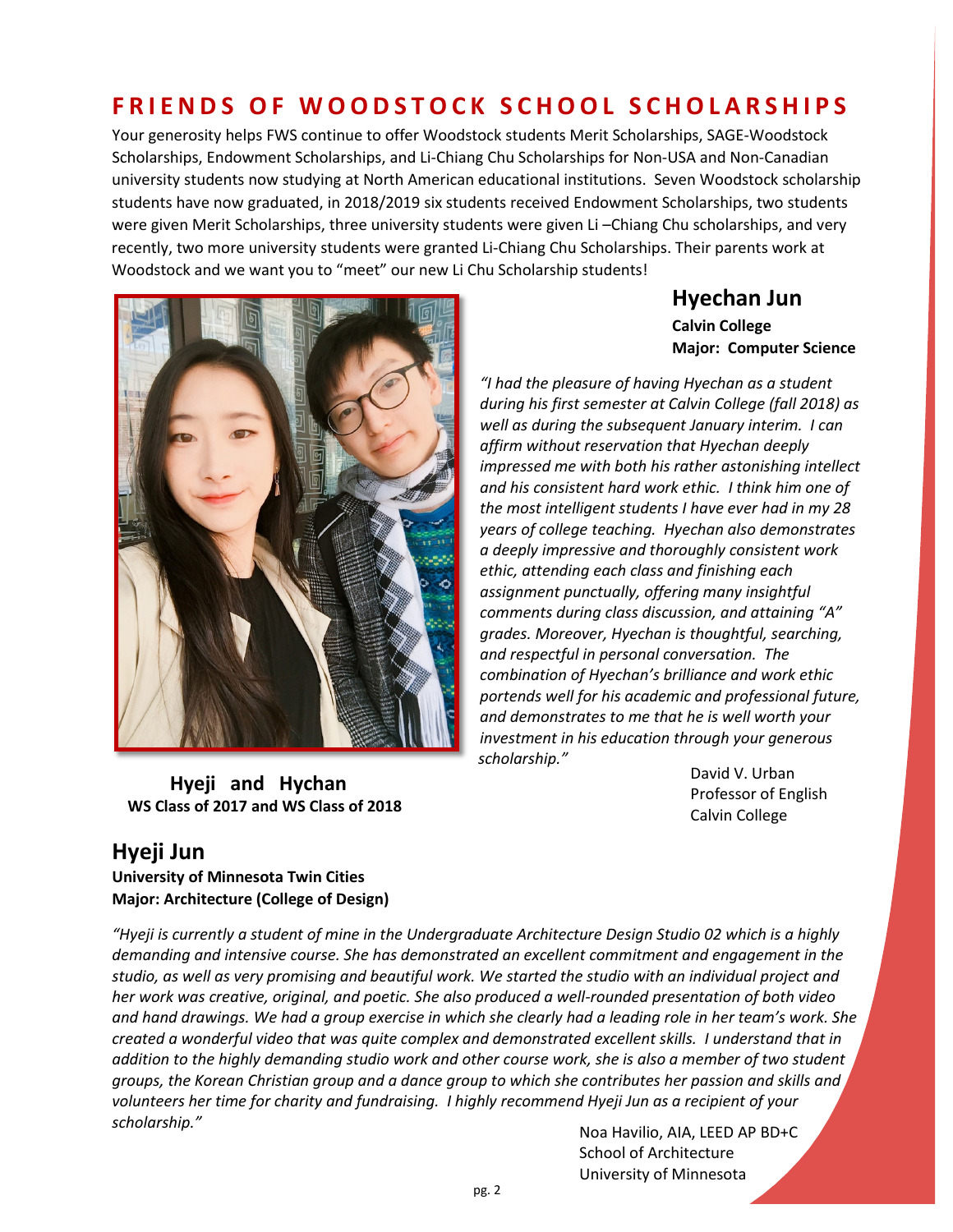## **LIVING AND LEARNING SPACES**

Spring 2019 brought messages from Woodstock and FWS about Living and Learning Spaces. Both appeals highlighted classroom renovations leading off with three classrooms and the completed renovation of HS20 during winter break. Students enjoy this completely refreshed classroom which includes underfloor heating, double-glazed windows, cutting edge short throw projector, interactive whiteboard, high-fidelity speaker system, and LED lighting. Wooden ceiling panels, skirting boards, and finishing give the classroom a timeless and natural look. The classroom renovation projects are dependent on the support of alumni, parents, staff, and friends like you. We want to improve more high school classrooms along with renovations for classrooms across the School.



#### **YOUR GIFT CAN MAKE A HUGE DIFFERENCE!**

**[Click Here](http://www.fwsfoundation.org/index.php/get-involved/donate)** to contribute to FWS' Living and Learning Spaces Fund or the FWS Fund of your choice.